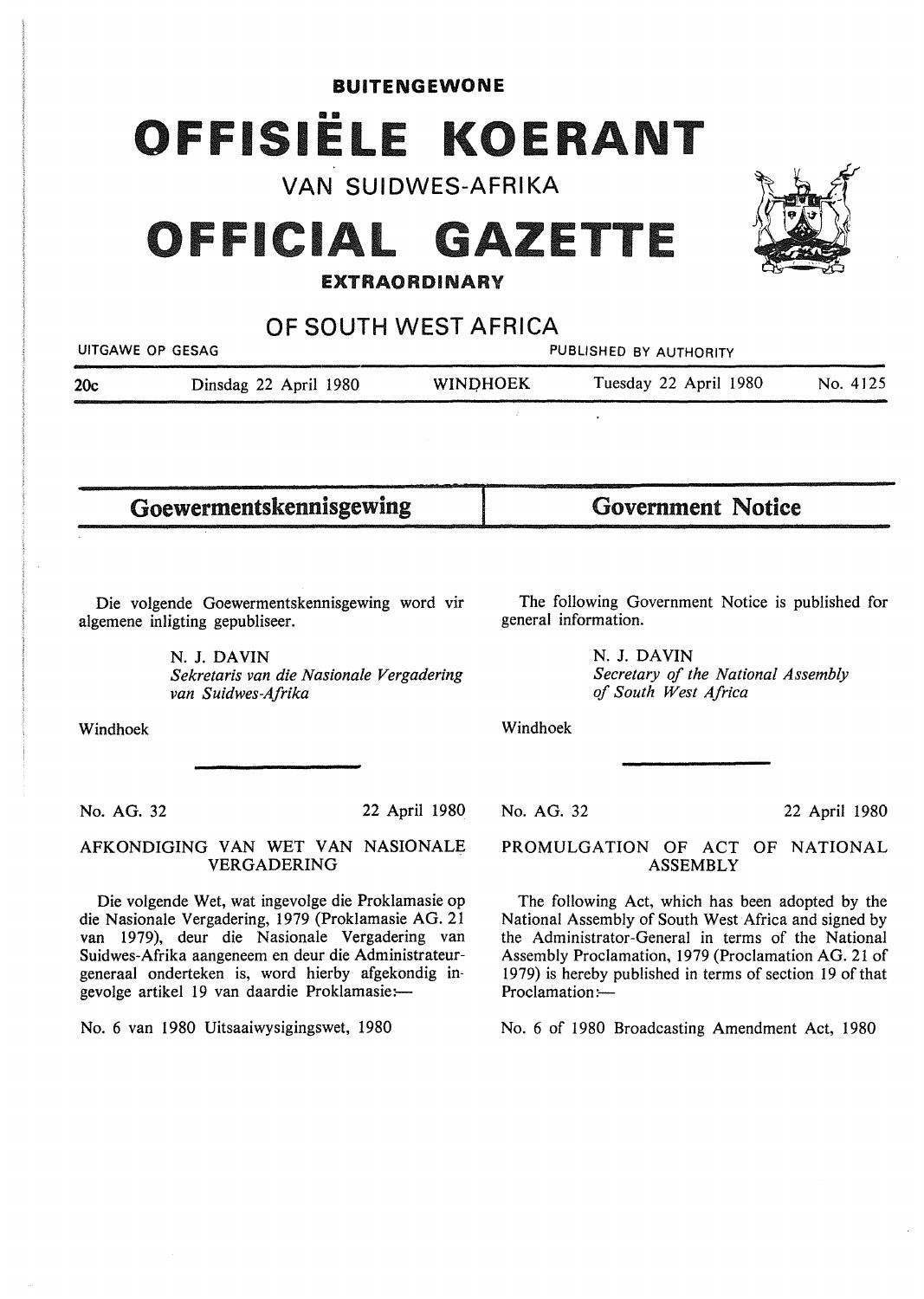**Wet No. 6, 1980** 

#### **UITSAAIWYSIGINGSWET, 1980**

## *(Engelse teks deur die Administrateur-generaal onderteken op 15 April 1980)*

# **WET**

### **Tot wysiging van die Uitsaaiwet, 1976, ten einde te bepaal dat die boekjaar van die Suidwes-Afrikaanse Uitsaaikorporasie op 31 Maart eindig en om vir bykomstige aangeleenthede voorsiening te maak.**

**DAAR WORD** BEPAAL deur die Nasionale Vergadering van Suidwes-Afrika, soos volg:

Wysiging van artikel 25 van Wet 73 van 1976, soos gewysig deur artikel 14 van Proklamasie AG. 16 van 1979.

Kort titel en inwerkingtreding.

1. Artikel 25 van die Uitsaaiwet, 1976, word hierby gewysig deur in subartikel (3) die woorde "die laaste dag van Februarie" deur die uitdrukking "31 Maart" te vervang.

2. Hierdie Wet heet die Uitsaaiwysigingswet, 1980, en word geag op 1 Mei 1979 in werking te getree het.